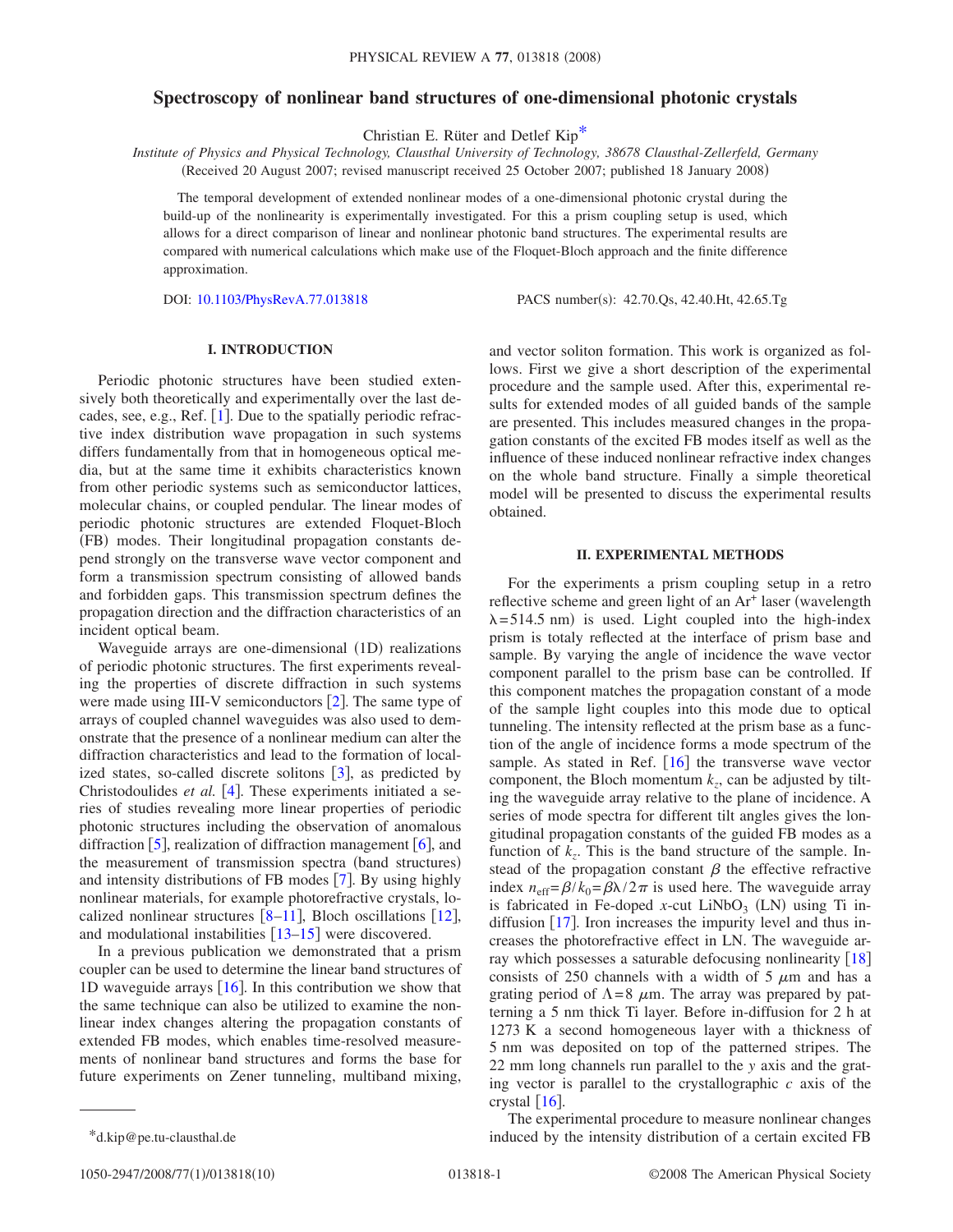<span id="page-1-0"></span>

FIG. 1. Measured reflected light intensity *I* versus incident angle  $\alpha$  at  $k_z = \pi/\Lambda$ , before (solid line) and after (dashed line) a mode of the first band was excited for 200 min with  $P_{in} \approx 0.11 \mu W$  per channel.

mode is as follows. First, before any nonlinear measurements, the full linear band structure is measured. Here a low light intensity is used for the incident beam such that the power coupled into the waveguide array does not exceed  $10^{-3} \mu W$  per channel. After the linear band structure has been measured, the angle  $\alpha$ , being the angle formed between the incident laser beam and the normal-to-the-input face of the prism, is adjusted to excite the FB mode of interest with fixed value of  $k_z$ . Then the input intensity of this mode is increased. Due to the nonlinear refractive index changes induced by the intensity distribution of the FB mode and thermal effects discussed below the angle  $\alpha$  has to be readjusted to fulfill the transverse phase matching condition. During the nonlinear excitation a mode spectrum with fixed  $k_z$  is measured every five minutes. From these mode spectra the propagation constants of the guided modes and substrate radiation modes are determined. In this way the influence on the other FB modes at the selected value of  $k<sub>z</sub>$  used can be studied. At the end of the experiment the input intensity is reduced, and the complete band structure for all  $k_z$  is measured again. Finally, before restarting a new measurement, all induced nonlinear refractive index changes are erased using white light illumination.

The example given in Fig.  $1$  shows a linear (solid line) and a nonlinear (dashed line) mode spectrum at the edge of the Brillouin zone (BZ) at  $k_z = \pi / \Lambda$ . In this experiment the mode of the first band has been excited for 200 min with an in-coupled power of  $P_{\text{in}} \approx 0.11 \mu W$  per channel. A clear change of the mode spectrum can be seen. As higher values of the angle  $\alpha$  correspond to higher values of refractive index the effective refractive index  $n_{\text{eff}}$  of the mode of the first band has been reduced in the nonlinear case. The coupling angle of the mode of the second band has been slightly shifted to higher values, i.e., the effective refractive index is increased. The mode of the third band is not visible in this spectrum because this mode is both, weakly guided for  $k_z$  $=\pi/\Lambda$  and hardly excited because of the quite small overlap with the plane wave entering the prism.

As can be seen in Fig. [1](#page-1-0) the coupling angle corresponding to the refractive index of the substrate is hard to determine. There is no sharp bend and the typical decay of the reflected intensity for coupling angles corresponding to effective refractive indices smaller than the substrate index is superimposed with several minima  $[19]$  $[19]$  $[19]$ . These minima correspond to intensity distributions localized below the waveguide array

<span id="page-1-1"></span>

FIG. 2. (a) Effective refractive index changes of the modes of the first (circles) and second (squares) band versus time when a mode of the first band at  $k_z = \pi / \Lambda$  is excited with  $P_{\text{in}} \approx 0.11 \mu W$  per channel. (b) Measurement as shown in (a) (solid lines) and for  $P_{\text{in}} \approx 0.4 \ \mu\text{W}$  per channel.

having only a very small fraction of their intensity distribution in the region of the waveguides. It can be expected that these substrate radiation modes are only very weakly affected by the nonlinear changes of the waveguide array. Therefore, their coupling angles can be used as reference points. In addition to the changes of the effective refractive index of the guided modes a shift of the whole mode spectrum is observed in the experiments. This shift is of the order of 0.01° to 0.04° and always positive. No correlation between the magnitude of the shift and the intensity of the in-coupled light could be found, but the time dependent behavior indicates that thermal effects are responsible for this effect. The high thermal sensitivity of prism coupling setups has already been described by Holman *et al.* [[20](#page-8-16)], which is due to the temperature dependence of the refractive index of LN and the rutile prism used. With the thermooptic coefficients for the extraordinary refractive indices of  $LN$   $[21]$  $[21]$  $[21]$  and rutile  $[22]$  $[22]$  $[22]$  it is found that a temperature change of 3 K induces a shift of 0.04° of the coupling angle. As this temperature change increases the extraordinary refractive index of LN by  $5\times10^{-5}$  and decreases the extraordinary refractive index of rutile by  $4 \times 10^{-4}$  the observed shift of the mode spectra can be mainly attributed to index changes of the prism. Furthermore the thermal influence on the band structure, meaning the difference between effective refractive indices of the modes and the substrate index, may be neglected because  $\Delta n_{\text{eff}} / \Delta T \approx \Delta n_e / \Delta T$  can be assumed [[23](#page-8-19)].

### **III. EXPERIMENTAL RESULTS**

The influence of the nonlinear refractive index changes induced by the intensity distribution of an excited FB mode on the mode itself and the whole band structure is analyzed using the procedure described above. For this FB modes of all three guided bands at different points of the BZ are used.

In Fig. [1](#page-1-0) the linear and nonlinear mode spectra for the excitation of the FB mode of the first band at  $k_z = \pi / \Lambda$  were given. The corresponding temporal evolution of the effective refractive index changes of the two FB modes located in the first and second band is given in Fig.  $2(a)$  $2(a)$ . The effective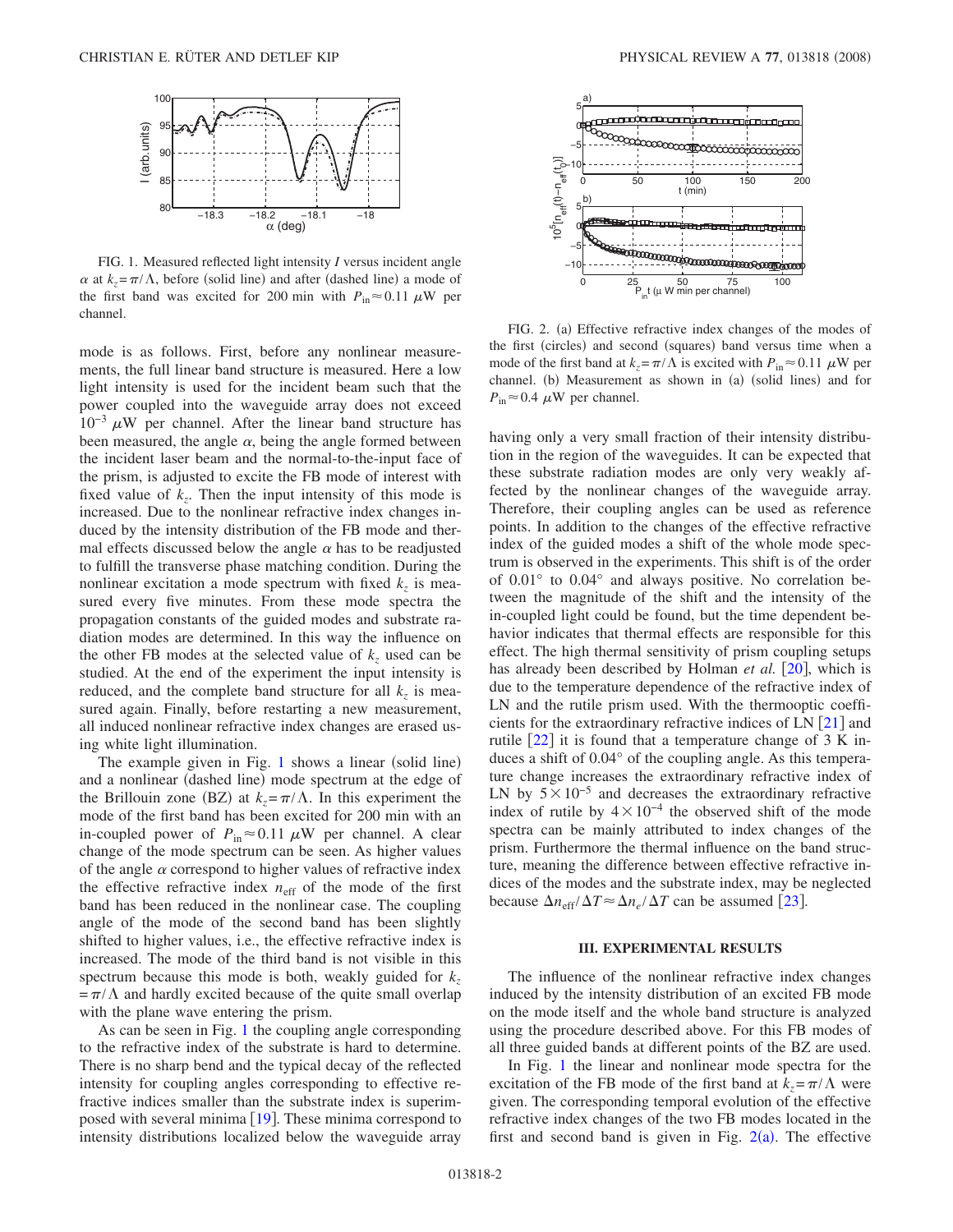<span id="page-2-0"></span>

FIG. 3. Measured band structure before (squares) and after (crosses) the mode of the first band had been excited at  $k_z = \pi / \Lambda$  for 200 min with  $P_{\text{in}} \approx 0.11 \mu$ W per channel.

index of the first mode (circles) decreases while in the second band (squares) the mode's effective index increases first but decreases after reaching a maximum value. Figure  $2(b)$  $2(b)$ shows the results of a second experiment with a higher incoupled power and longer excitation time. Here changes are not given as a function of time but as a function of energy. As it is known from two-beam interference experiments in Fe-doped LN, the maximal value of the nonlinear refractive index change does not dependent on light intensity, provided that the dark intensity is negligible and that the time constant is inversely proportional to light intensity. This means increasing the intensity will only speed up the process and index changes obtained for different intensities coincide if plotted as a function of energy. The data from part (a) is given as solid lines in Fig.  $2(b)$  $2(b)$ . The curves agree well within the margin of error, which is approximately  $\pm 2 \times 10^{-5}$  in these experiments. As can be seen the changes for the mode of the first band saturate and the mode's effective refractive index is reduced by  $10^{-4}$ . The mode of the second band increases first and afterwards decreases to a value slightly smaller than in the linear case.

Figure  $3$  shows the nonlinear band structure (crosses) measured at the end of the experiment given in Fig.  $2(a)$  $2(a)$ . For comparison the linear case (squares) before illumination is shown, too. The uncertainty in these measurements is approximately  $\pm 5 \times 10^{-5}$ , which is mainly due to the error in the adjustment of  $k_z$ . To improve the accuracy the band structure measurements are performed covering two full BZ's. It turns out that the effective refractive index of the first band is reduced throughout the BZ. The second band is almost unshifted, but small changes in the vicinity of the center of the BZ (data for  $|k_z| = 0.2\pi/\Lambda$ ) indicate that the curvature of the band has increased. Similar conclusions can be also drawn for the diffraction of the third band in the BZ center. At the same time the effective refractive indices of modes of the third band are shifted towards higher values. Thus the gaps between all neighboring bands are reduced.

To examine if the changes induced by modes of the first band depend on Bloch momentum experiments were repeated for excitations at several other points of the BZ. It turns out that the nonlinear band structures corresponding to these experiments are very similar to the result obtained for  $k_z = \pi / \Lambda$ . The effective refractive index changes are compa-

<span id="page-2-1"></span>

FIG. 4. (a) Effective refractive index changes of modes of first (circles) and second band (squares) versus time for excitation of the second band at  $k_z = \pi / \Lambda$  with  $P_{in} \approx 0.19 \mu W$  per channel. (b) Data from (a) (solid lines) and for a second measurement with  $P_{\text{in}}$  $\approx$  0.2  $\mu$ W per channel.

rable for all modes located in the first band. On the other hand, the changes of the modes lying in the second and third band depend on  $k_z$ , as indicated by the nonlinear band structure.

Next we move over to excitation of modes of the second band, starting at the edge of the BZ. Figures  $4(a)$  $4(a)$  and  $4(b)$ show the temporal behavior of the effective refractive index changes for the modes of the first (circles) and second (squares) band. In saturation the effective refractive index of the mode lying in the second band is reduced by  $5\times10^{-4}$ whereas in the first band the index is increased by a slightly higher value.

The linear (squares) and nonlinear (crosses) band structures corresponding to the experiment in Fig.  $4(a)$  $4(a)$  are given in Fig. [5.](#page-2-2) Changes in the first and second band are nearly constant throughout the BZ. The first band is shifted to higher values whereas the second band is shifted towards smaller values. The third band remains constant. No clear conclusions can be drawn on changes of diffraction coefficients from this measurement.

When a mode of the second band is excited in the center of the BZ at  $k_z = 2\pi/\Lambda \equiv 0$  a significantly different band structure is obtained when compared with the experiment for  $k_z = \pi / \Lambda$ , see Fig. [6.](#page-3-0) This is different to the excitations using

<span id="page-2-2"></span>

FIG. 5. Measured band structure before (squares) and after (crosses) the second band had been excited at  $k_z = \pi / \Lambda$  for 200 min with  $P_{\text{in}} \approx 0.19 \ \mu\text{W}$  per channel.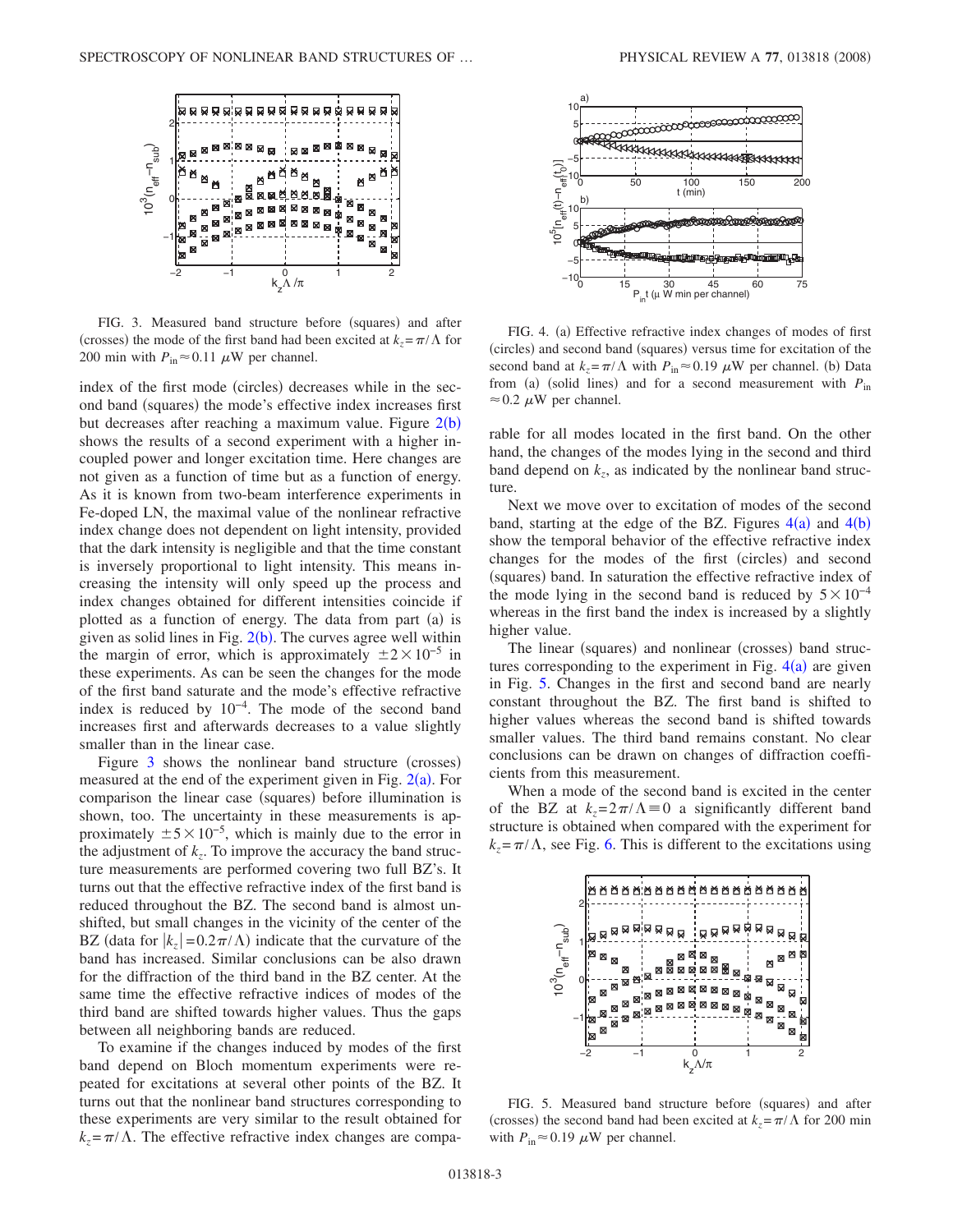<span id="page-3-0"></span>

FIG. 6. Measured band structure before (squares) and after (crosses) the mode of the second band had been excited at  $k_z = 2\pi/\Lambda$  for 360 min with  $P_{in} \approx 0.35 \mu$ W per channel.

modes of the first band presented before. The induced nonlinear index changes shift the first band towards higher values. While the second band itself remains mostly unshifted, the curvature of this band is reduced in the center, accompanied by a small increase of the effective refractive indices of the corresponding modes. The latter can be also observed in the temporal evolution of the light-induced changes in Figs.  $7(a)$  $7(a)$  and  $7(b)$ . Here effective refractive index changes for modes of the first (circles), second (squares), and third (triangles) band are given for two different values of the incoupled power. The band structure in Fig. [6](#page-3-0) corresponds to data obtained for  $P_{\text{in}} \approx 0.35 \mu\text{W}$ . The decrease of the effective refractive index of the mode located in band three indicates that the curvature is reduced. Additionally it can be stated that the temporal evolution of the effective refractive index changes shows zero crossings for modes of the second and third band, while for modes in band one a monotonic increase is found. These results show that the changes in the band structures induced by the modes of the second band depend strongly on the value of  $k_z$ . Measurements at intermediate points indicate that these changes change continuously from the center of the BZ to the edge.

<span id="page-3-1"></span>As already stated modes of the third band are hardly guided at  $k_z = \pi / \Lambda$ . Therefore only results obtained for mode



FIG. 7. (a) Measured effective index changes for the modes of the first (circles), second (squares), and third (triangles) band versus time for excitation of the FB mode of the second band at  $k_z = 2\pi/\Lambda$  with  $P_{\text{in}} \approx 0.2 \mu W$  per channel. (b) Measurement as shown in (a) (solid lines) and for  $P_{in} \approx 0.35 \mu W$  per channel and longer excitation time over *P*in*t*.

<span id="page-3-2"></span>

FIG. 8. Measured change of the effective refractive of the mode of the first (circles), second (squares), and third (triangles) band versus time for excitation of the FB mode of the third band at  $k_z = 2\pi/\Lambda$  with  $P_{in} \approx 0.25 \mu$ W per channel.

excitation in the third band at  $k_z = 2\pi/\Lambda$  can be presented. In Fig. [8](#page-3-2) it can be observed that the nonlinear changes of the refractive index induced by the intensity distribution of the third band influence all three guided bands. The effective refractive index of modes located in the first (circles) and second (squares) band are increased by  $10^{-4}$ , while values in the excited third band (triangles) are reduced by the same amount. When comparing the corresponding linear (squares) and nonlinear (crosses) band structures in Fig. [9](#page-3-3) the same holds true for the bands as a whole.

### **IV. MODELING**

In this section a rather simple theoretical model for the calculation of band structures of nonlinear waveguide arrays will be presented. First the refractive index profile of the waveguide array is calculated by solving the diffusion equation for a depletable source using parameters related to the experimental data given above. The resulting Ti concentration profile is transferred into a refractive index distribution using the method described in Ref.  $[24]$  $[24]$  $[24]$ . We start with the scalar Helmholtz equation for TE polarized modes propagating in the *y* direction,

<span id="page-3-4"></span>
$$
[-\partial_x^2 + \beta^2 - k_0^2 \epsilon_3(x, z) - \partial_z \epsilon_2^{-1}(x, z) \partial_z \epsilon_3(x, z)] E_3(x, z) = 0.
$$
\n(1)

The calculated refractive index profile enters Eq.  $(1)$  $(1)$  $(1)$  in the diagonal elements of the second rank permittivity tensor  $\varepsilon_i(x, z) = n_i^2(x, z)$ . The only nonzero element of the electric

<span id="page-3-3"></span>

FIG. 9. Measured band-gap structure before (squares) and after (crosses) the mode of the third band had been excited at  $k_z = 2\pi/\Lambda$  for 200 min with  $P_{\text{in}} \approx 0.25 \ \mu\text{W}$  per channel.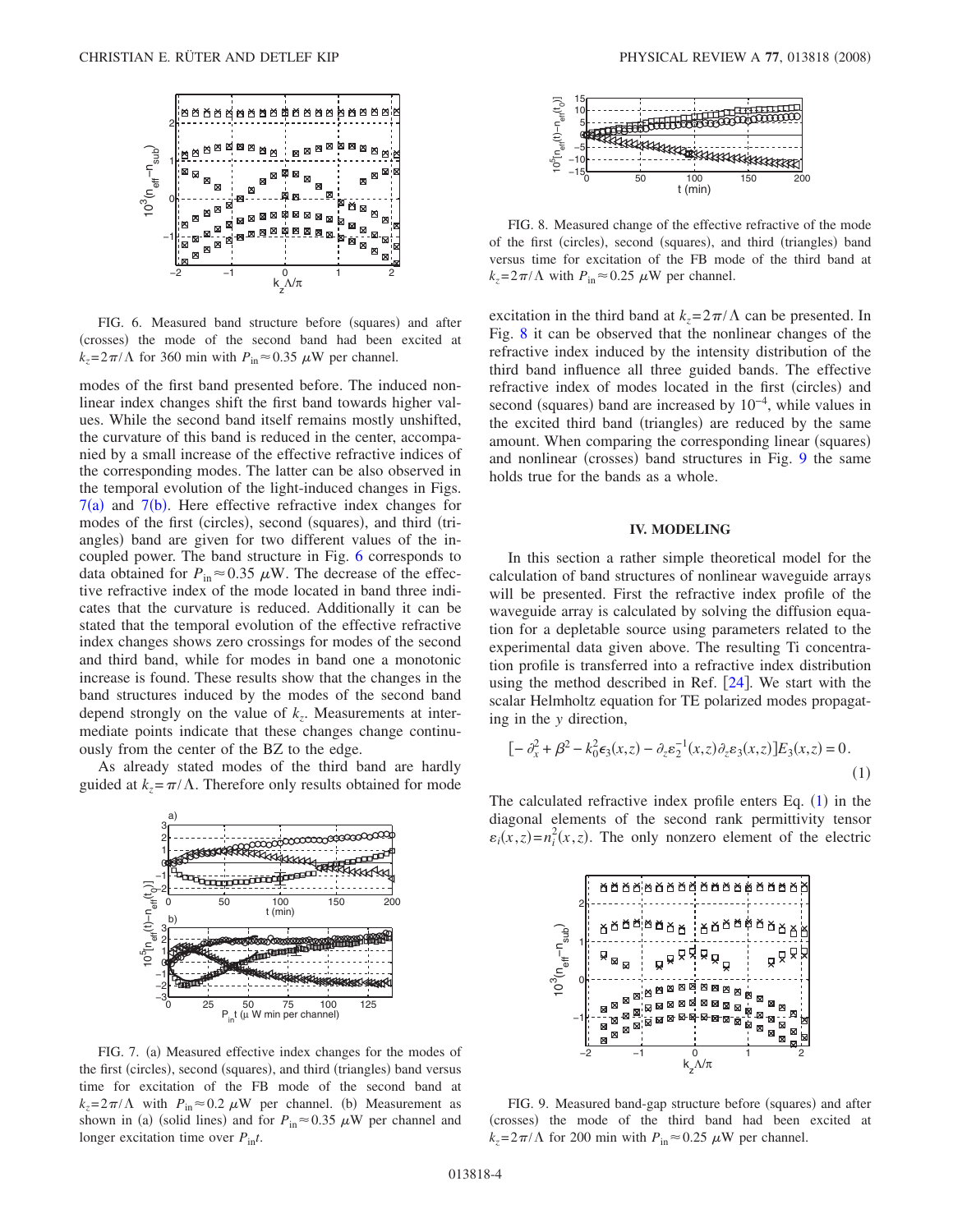field vector is the *z* component  $E_3(x, z)$ . Assuming a weakly guiding structure with a slowly varying refractive index profile the equation can be further simplified:

$$
\{-\partial_x^2 + k_0^2 [n_{\text{eff}}^2 - \varepsilon_3(x, z)] - (n_o/n_e)^2 \partial_z^2 \} E_3(x, z) = 0. \tag{2}
$$

<span id="page-4-0"></span>In the case of a single isolated channel waveguide this equation can be solved using the finite difference approach. Here this approach is used for the *x* direction only. As the refractive index changes induced by Ti in-diffusion decay exponentially along *x* it can be expected that the component  $E_3(x, z)$  will also show a strong dependency on *x*. In the *z* direction the refractive index profile is spatially periodic with grating period  $\Lambda$ . Using the Bloch ansatz the solution is supposed to be of the form  $E_3(x, z) = E(x, z) \exp(-i k_z z)$ , with the periodic function  $E(x, z) = E(x, z + \Lambda)$  and Bloch momentum  $k_z$ . The periodic function  $E(x, z)$  is written as a Fourier series

$$
E(x,z) = \sum_{m=-\infty}^{\infty} a_m(x) \exp(1 m K z),
$$
 (3)

with grating vector  $K=2\pi/\Lambda$ . Using a constant grid in the *x* direction the periodic function can be expressed as follows:

$$
E(x,z) = \sum_{n=0}^{N} \sum_{m=-\infty}^{\infty} a_{m,n} \exp(nmKz).
$$
 (4)

The permittivity is written in an analogous way with the amplitudes  $\varepsilon_{m,n}$ .

With these assumptions, Eq.  $(2)$  $(2)$  $(2)$  is transfered into an eigenvalue equation for the effective refractive index  $n_{\text{eff}}$  and the electric field amplitudes  $a_{m,n}$  as a function of  $k_z$ .

$$
-\frac{a_{m,n+1} - 2a_{m,n} + a_{m,n-1}}{\Delta x^2} + [k_0^2 (n_{\text{eff}}^2 - \varepsilon_{m,n}) - (n_o/n_e)^2 (-m^2 K^2 + 2mk_z K - k_z^2)]a_{m,n}
$$
  
= 0. (5)

The effective refractive indices obtained describe the band structure of the array when plotted over  $k_z$ . From the amplitudes of the electric field the intensity distributions of the FB modes can be calculated, showing good agreement with experimental results, see Ref.  $[16]$  $[16]$  $[16]$  for further details.

In the nonlinear case the intensity distributions will induce nonlinear refractive index changes via the photorefractive effect. The response of Fe-doped photorefractive LN to inhomogeneous illumination is described by the one-center band-transport model  $\lceil 25 \rceil$  $\lceil 25 \rceil$  $\lceil 25 \rceil$ . In this model the photorefractive effect is due to photoionization, redistribution of excited charge carriers and their retrapping at different locations, which finally results in the build-up of space-charge fields altering the refractive index via the electro-optic effect. The corresponding nonlinear rate equations have been intensively studied for the case of two-beam interference experiments, see Ref. [[26](#page-8-22)], and references therein. Analytical solutions have been found for single gratings with sinusoidal intensity distribution and small modulation depths  $\lceil 25 \rceil$  $\lceil 25 \rceil$  $\lceil 25 \rceil$ . In that case only the first harmonic of the space-charge field has to be considered. However, for large modulation depths and superimposed or sequentially recorded gratings, substantial contributions of higher harmonics were observed experimentally and predicted theoretically, see, e.g., Refs.  $[27-32]$  $[27-32]$  $[27-32]$ , including sum and difference grating formation. The present problem can be understood as a special case of holographic recording of superimposed gratings. The intensity distribution of a FB mode cannot be described by a single sinusoidal function. It has to be expanded in a Fourier series of the grating vector *K*, including higher harmonics. All these gratings are recorded simultaneously and influence each other leading to a rather strong interaction.

For the following simulations the rate equations given in Ref.  $\left[25\right]$  $\left[25\right]$  $\left[25\right]$  are further simplified. First, as in the band structure calculations, the crystal is discretized in the *x* direction. Each layer is assumed to be independent from the others, thus neglecting diffusion of excited charge carriers as well as space-charge fields along the *x* direction. In this way the scalar equations used to describe two-beam interference experiments are applicable. The one-center band-transport model in LN is described by

$$
- \partial_z j(z) = \epsilon_0 \epsilon_{33} \partial_t \partial_z E_{SC}(z), \qquad (6)
$$

<span id="page-4-1"></span>
$$
j(z) = e\mu \widetilde{n}_e(z) E_{SC}(z) + \beta_{33} I(z), \tag{7}
$$

$$
0 = \gamma(I(z) + I_D) - \frac{1}{\tau}\tilde{n}_e(z) + \frac{1}{e}\partial_z j(z),\tag{8}
$$

<span id="page-4-3"></span><span id="page-4-2"></span>with permittivity  $\epsilon_{33}$ , space-charge field  $E_{SC}(z)$ , and current density  $j(z)$ . As the periodic refractive index modulation of the array is small,  $\epsilon_{33}$  is assumed to be constant in Eq. ([6](#page-4-1)). The bulk photovoltaic effect dominates the charge transport, thus we neglected diffusion terms in Eq. ([7](#page-4-2)). Here we used the Glass notation [[33](#page-9-1)], with intensity  $I(z)$  and the corresponding tensor element  $\beta_{33}$  for the bulk photovoltaic effect. The remaining quantities are the mobility of the excited electrons  $\mu$  and the electron density in the conduction band  $\tilde{n}_e(z)$ . In Eqs. ([8](#page-4-3)) the time derivative of  $\tilde{n}_e(z)$  is neglected: as the electron trapping rate in LN exceeds any other rate by several orders of magnitude, the electrons reach the local equilibrium almost instantaneously  $[34]$  $[34]$  $[34]$ . Additionally, the density of filled and empty traps is assumed to be constant throughout the sample. Therefore the generation constant  $\gamma$  and the recombination time constant  $\tau$  are introduced. The dark intensity  $I_D$  accounts for thermal generation of electrons. For each layer the intensity distribution is of the form

$$
I(z) = \sum_{m=-N}^{N} I_m \exp(1 m K z),
$$

with *I*<sub>−*m*</sub>=*I<sub>m</sub>*. The current density, electron density, and space-charge field are expressed in terms of the grating vector *K*, too.

From Eqs.  $(8)$  $(8)$  $(8)$  and  $(7)$  $(7)$  $(7)$  expressions for the amplitudes of the electron density are obtained:

$$
\widetilde{n}_0 = \gamma \tau (I_0 + I_D), \quad a_m = \frac{I_m \gamma \tau}{\widetilde{n}_0} = \frac{I_m}{I_0 + I_D},
$$

where  $\tilde{n}_0$  is the constant part and  $a_m$  are the amplitudes of higher harmonics *m*. Here we assume that the electron den-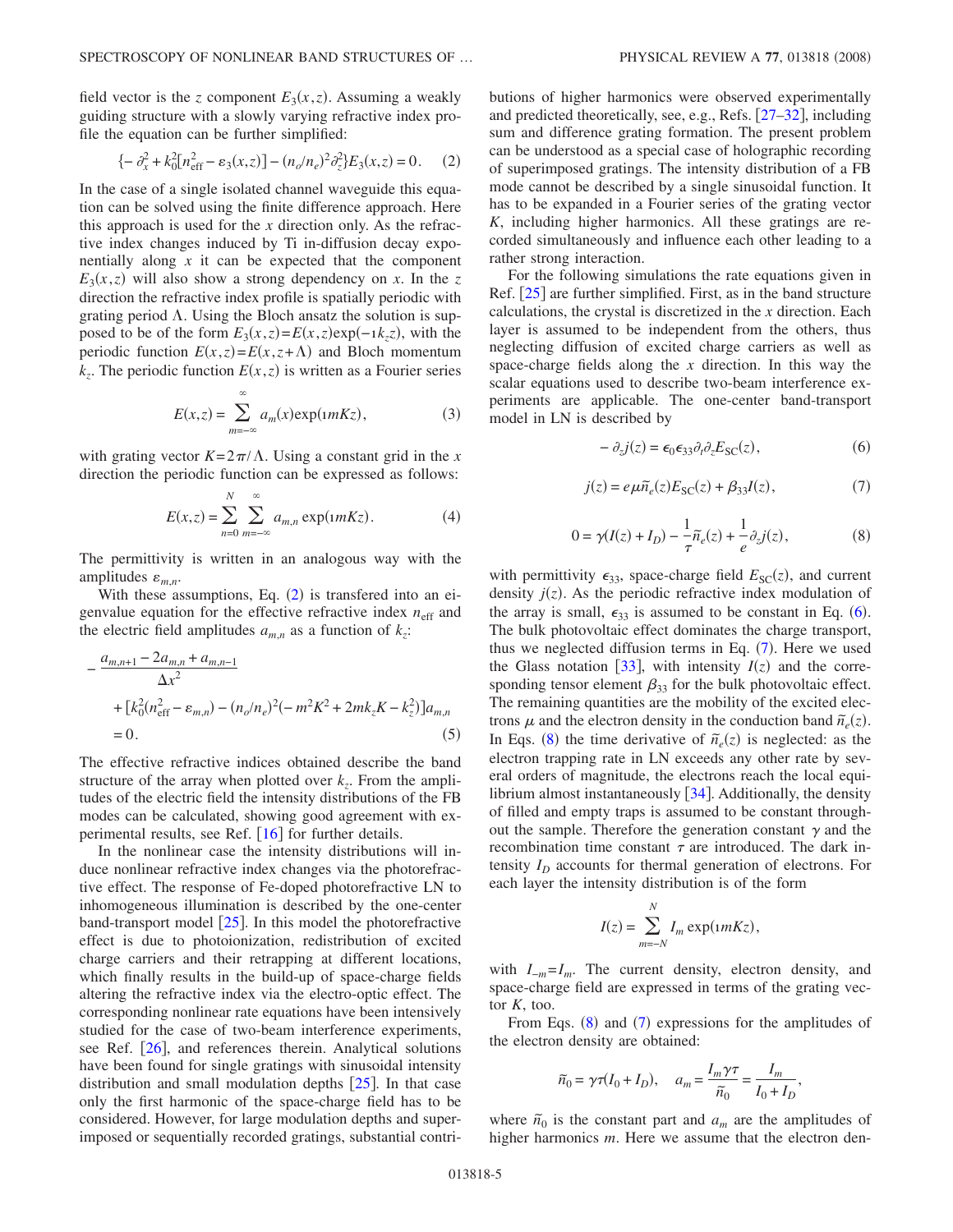<span id="page-5-1"></span>

FIG. 10. Amplitudes of the constant component and the first three spatial harmonics of the intensity distribution forming the mode of the first band at  $k_z = \pi / \Lambda$  over the crystal depth. The solid and dashed lines represent the amplitudes in the linear and nonlinear case, respectively.

sity is unshifted with respect to the intensity distribution [[35](#page-9-3)], and that nonlinear mixing of spatial harmonics can be neglected, as it has been shown numerically by Buchhave [[36](#page-9-4)]. The temporal evolution of spatial harmonics of the space-charge field results from Eqs.  $(6)$  $(6)$  $(6)$  and  $(7)$  $(7)$  $(7)$ :

<span id="page-5-0"></span>
$$
\partial_t E_{\text{SC},m} = -\frac{e\mu \tilde{n}_0}{\epsilon_{33}\epsilon_0} \left( \frac{\beta_{33}}{e\mu \tilde{n}_0} I_m + E_{\text{SC},m} + \sum_{j+k=m}^{j,k\neq 0} a_j E_{\text{SC},k} \right). \tag{9}
$$

The boundary condition of a short-circuited sample was used here. Neglecting the mixing term, this equation has the well known analytical solution

$$
E_{SC,m} = A_m [1 - \exp(-t/\tau_0)],
$$
 (10)

<span id="page-5-4"></span>with  $A_m \propto I_m / (I_0 + I_D)$  and  $\tau_0 = e \mu \tilde{n}_0 / (\epsilon_{33} \epsilon_0)$ .

The assumption of independent spatial harmonics is not valid here, as the higher harmonics have amplitudes comparable to the amplitude of the fundamental grating. Therefore the mutual influence of the spatial harmonics can be expected to play an important role  $[30]$  $[30]$  $[30]$ . For this reason Eq.  $(9)$  $(9)$  $(9)$ is solved numerically. Starting with the linear intensity distribution of a certain FB mode, the amplitudes of the spacecharge field are calculated for a small time step  $\Delta t \ll \tau_0$ . The corresponding amplitudes of the nonlinear refractive index changes are obtained using  $\Delta n_m^{\text{nl}} = -0.5 n_e^3 r_{33} E_{\text{SC},m}$ , with the electro-optic coefficient  $r_{33}$  and  $n_e$  being the extraordinary refractive index of LN. With this altered index modulation of the lattice the band structure is recalculated, giving new values for the effective refractive index of the FB modes and the amplitudes of the intensity distribution. The old values of the amplitudes of the space-charge field and the new values for the intensity distribution are then used to calculate a new set of space-charge field amplitudes for the next time step  $\Delta t$ . This procedure is repeated until the saturation regime is reached. In all calculations a normalized peak power of 15 for the intensity distribution of the excited FB mode is used. The dark intensity is set to  $I_D = 0.1$  and the maximal value of the induced nonlinear refractive index change is set to  $\Delta n_{\text{max}}^{\text{nl}} = 1.25 \times 10^{-4}$ .

We again start our analysis for modes located in the first band at the edge of the BZ. Figure [10](#page-5-1) shows the linear amplitudes of the constant component and the first three spatial harmonics forming the intensity distribution of a mode in

<span id="page-5-2"></span>

FIG. 11. Comparison of experimental (symbols, dashed lines) and theoretical data (solid lines) using the data from Fig. [2.](#page-1-1) Theoretical results were obtained with (a) and without (b) the mixing term in Eq.  $(9)$  $(9)$  $(9)$ .

band one at  $k_z = \pi / \Lambda$  as a function of the crystal depth. The dashed line corresponds to the amplitudes obtained by nu-merically solving Eq. ([9](#page-5-0)). Notice that the nonlinear amplitude changes are small when compared to the linear case. Additionally, the first two spatial harmonics have comparable amplitudes whereas the third and higher harmonics (not shown here) contribute only to a minor degree.

Figure [11](#page-5-2) shows the simulated temporal build-up of the effective refractive index changes. For comparison, the theoretical results are plotted together with the experimental data. The time scale of the calculated data is adjusted to fit the experimental ones. Notice that the temporal build-up of the effective refractive index changes for both guided modes is reproduced best in Fig.  $11(a)$  $11(a)$ , which includes the mixing term in Eq. ([9](#page-5-0)). Comparing the experimental data with the theoretical curves in Fig.  $11(b)$  $11(b)$ , obtained without the mixing term, shows not only clear deviations for the mode located in band two, but also differs in the temporal evolution of the effective refractive index of the mode of the first band.

The strong influence of the nonlinear mixing term in Eq.  $(9)$  $(9)$  $(9)$  is also illustrated in Fig. [12.](#page-5-3) Here the amplitudes of nonlinear index changes and the corresponding nonlinear band structures are given. Without the mixing term [i.e., using Eq. ([10](#page-5-4))], only the first (circles) and second (squares) spatial harmonics of the nonlinear refractive index change deviate from

<span id="page-5-3"></span>

FIG. 12. Nonlinear index changes obtained using the intensity distribution of a mode of the first band at  $k_z = \pi / \Lambda$ . (a), (b) amplitudes of the spatial harmonics of the nonlinear refractive index changes as a function of the crystal depth. The first (circles), second (squares), third (triangles), and forth harmonic are shown, both with (a) and without (b) including the nonlinear mixing. (c), (d) Corresponding nonlinear (dashed lines) and linear (solid line) band structure.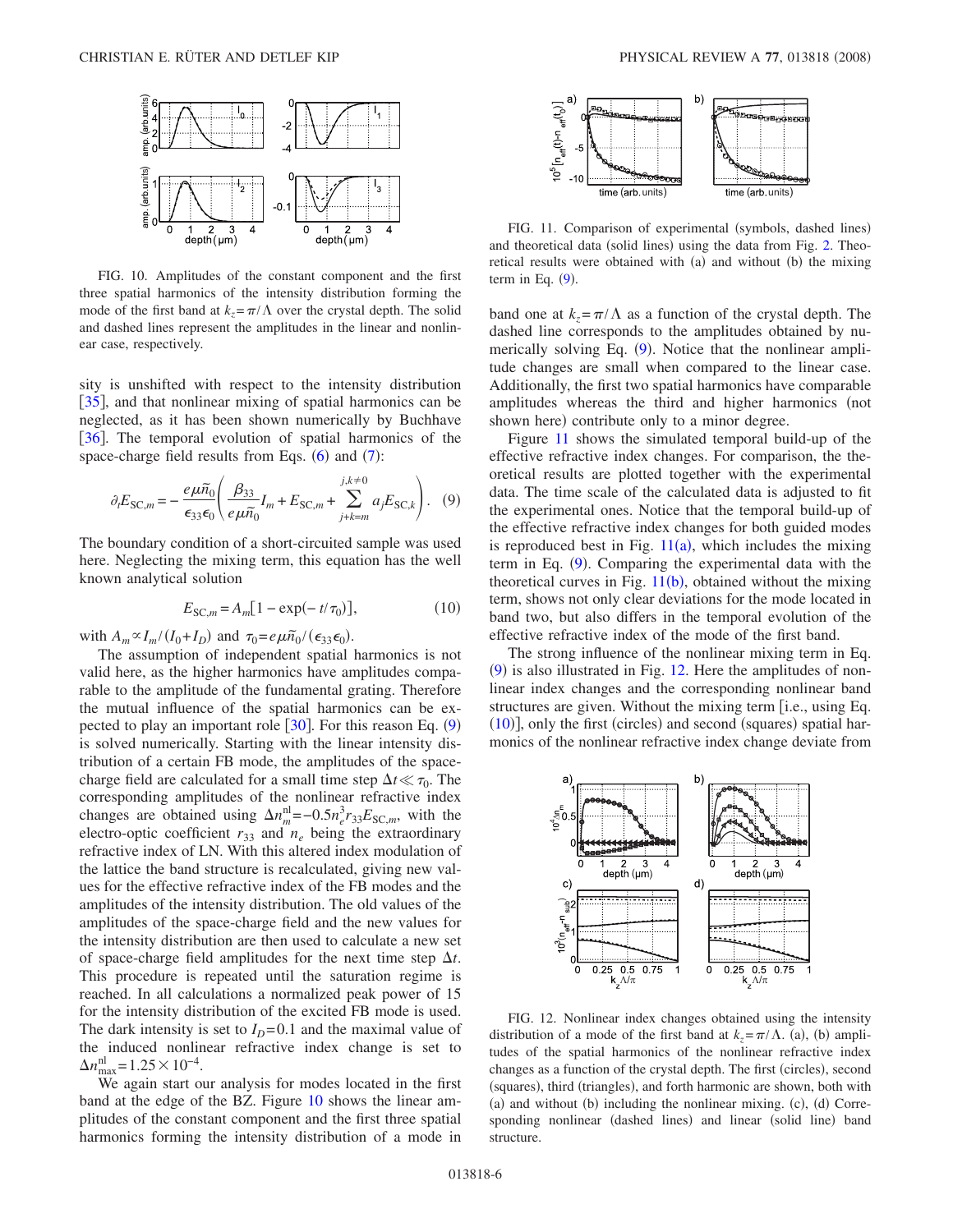<span id="page-6-0"></span>

FIG. 13. Modulation of the extraordinary refractive index versus crystal width at the maximum of the intensity distribution of the modes located in the first band. The solid line represents the linear case, while the dashed line corresponds to the profile of the nonlinear band structure from Fig.  $12(c)$  $12(c)$ . The dotted line shows the intensity distribution.

zero. The nonlinear band structure [dashed line in Fig.  $12(c)$  $12(c)$ ] shows a decrease of the effective refractive index of the first band and small changes in the second and third band, thus indicating an increase of the curvature of these band when compared with the linear case. On the contrary, when the mixing term is included, higher spatial harmonics of the nonlinear refractive index change appear [Fig.  $12(b)$  $12(b)$ ]. Additionally, the final amplitudes of the first and second spatial harmonic are markedly influenced. When comparing with the results given in Fig.  $12(a)$  $12(a)$  an enhancement of these amplitudes can be recognized. Additionally the sign of the amplitude of the second spatial harmonic has changed. This feedback has been experimentally observed in simultaneous recording of photorefractive gratings in barium titanate crystals, see Ref.  $[37]$  $[37]$  $[37]$ , and has been theoretically predicted for the same experiments utilizing LN  $\left[30\right]$  $\left[30\right]$  $\left[30\right]$ . Comparison of the corresponding linear and nonlinear band structures in Fig.  $12(d)$  $12(d)$  shows similar changes as in the experimental section in Fig. [3.](#page-2-0) The effective refractive index of the first band is reduced throughout the BZ and the diffraction coefficients of the second and third bands are increased. Additionally, all the gaps between neighboring bands are reduced. In the following, only numerical results obtained using the nonlinear mixing term in Eq.  $(9)$  $(9)$  $(9)$  will be presented.

The nonlinear band structures obtained for modes located in the first band at different positions of the BZ are quite similar. This means the changes in the effective refractive index for the modes located in the first band are comparable throughout the BZ. As in the experiments the changes differ for modes located in the second and third band and match the values expected by the nonlinear band structure. One reason for this might be that the amplitudes of the spatial harmonics of the intensity distribution for all modes located in the first band deviate only slightly from the values given in Fig. [10.](#page-5-1)

The effect of the nonlinear refractive index changes induced by the modes of the first band can be understood with regard to Fig. [13.](#page-6-0) Here the refractive index modulation is given as a function of the crystal width for the layer where the intensity distribution of the modes of the first band is maximal. The solid line corresponds to the linear case, whereas the dashed line refers to the saturation regime of the simulations. The shape of the intensity distribution is included as dotted line. Notice that the maximal value of the

<span id="page-6-1"></span>

FIG. 14. Amplitudes of the constant component and the first three spatial harmonics of the intensity distribution forming the modes of the second band at  $k_z = 0$  (solid line) and  $k_z = \pi/\Lambda$  (dashed line).

modulation is decreased whereas the refractive index is increased in-between channels. As both, the effective refractive index of the modes located in the first band depends on the maximal value of the modulation, and the size of the gaps on its contrast, this may explain the experimental results.

Next we move over to excitation of modes of band two. The experimental results indicate that in this case the induced index changes depend strongly on the value of the transverse wave vector. In Fig. [14](#page-6-1) the amplitudes of the constant part and the first three spatial harmonics contributing to the intensity distribution are plotted for modes located at the center and at the edge of the BZ. One may notice that all amplitudes change distinctively with  $k_z$ , indicating that this is one explanation for the experimental observations. Additionally it may be observed that the amplitude of the third harmonic is of the same magnitude as the one of the fundamental harmonic. The fourth and higher harmonics have small amplitudes and are not shown here.

Simulation results for excited modes at the edge of the BZ are plotted in Fig. [15.](#page-6-2) Generally, the amplitudes of calculated index changes are small when compared to experimental re-sults (see Figs. [4](#page-2-1) and [6](#page-3-0)). Nevertheless a qualitative agreement between theory and experimental curves may be noticed.

Figure [16](#page-7-0) illustrates the refractive index changes induced by the intensity distribution of the mode located in the second band at the edge of the BZ. The 1D linear and nonlinear index profiles correspond again to the layer in which the intensity of the mode of the second band is maximal. When comparing the linear and nonlinear profiles it may be ob-

<span id="page-6-2"></span>

FIG. 15. (a) Simulated changes of the effective refractive index of the mode lying in the first and second band at the edge of the BZ as a function of time. (b) Dashed line: nonlinear band structure corresponding to the steady-state values from part (a), solid line: linear band structure.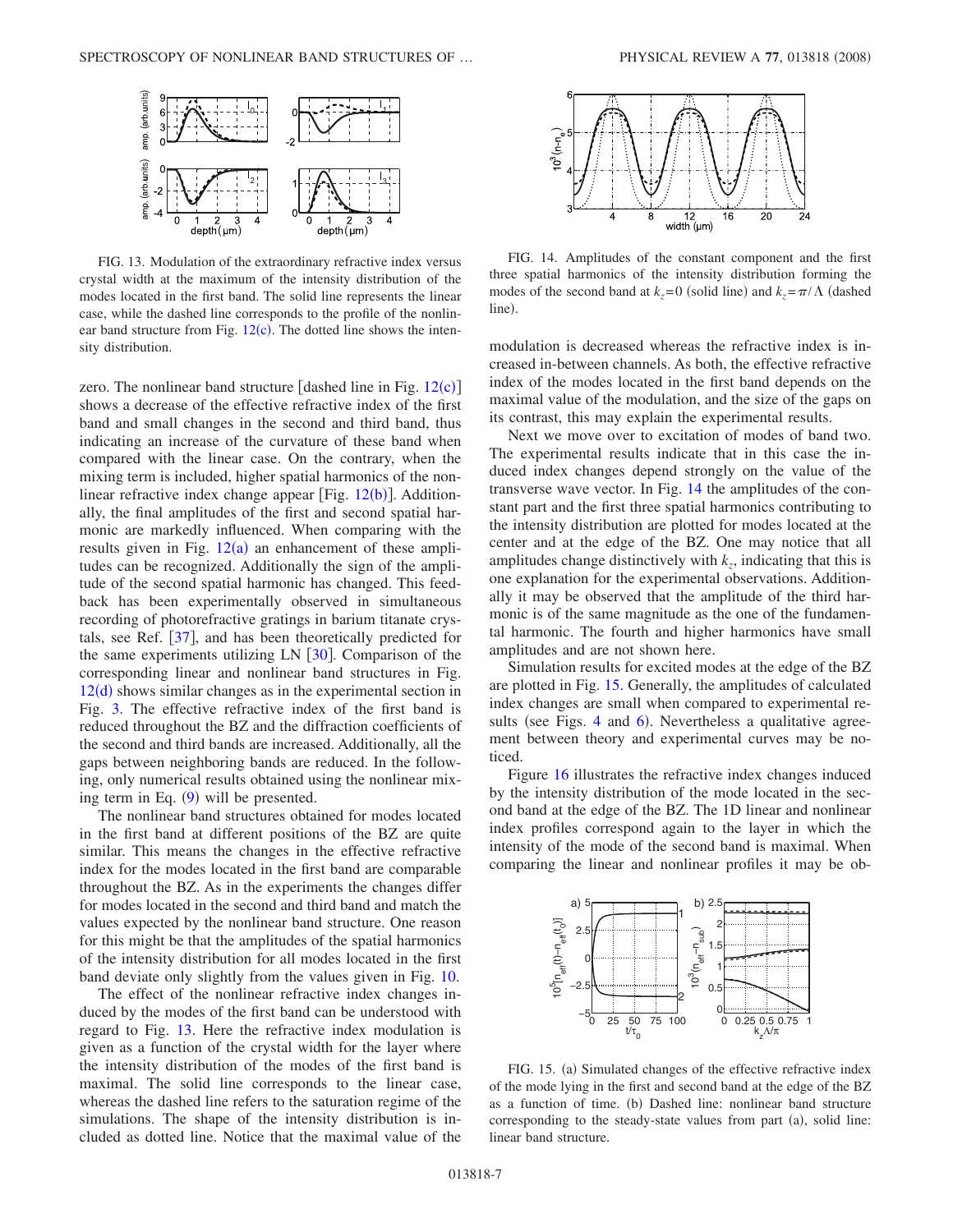<span id="page-7-0"></span>

FIG. 16. Modulation of the extraordinary refractive index versus crystal width of the mode located in band two at  $k_z = \pi/\Lambda$ . Solid line: linear case, dashed line: nonlinear case corresponding to the profile that results in the nonlinear band structure given in Fig. [15](#page-6-2)(b), dotted line: illustration of the intensity distribution.

served that the profiles of the waveguides becomes more narrow but higher in the nonlinear case. Additionally, the contrast of the modulation is increased, which leads to an increase of the gap between first and second band. At the same time a higher value of the refractive index modulation increases the effective refractive index of the guided modes.

The simulations performed using modes of the second band in the center of the BZ show larger deviations from the experimental data. Figure  $17(a)$  $17(a)$  monitors the theoretical curves, and Fig. [7](#page-3-1) the experimental results. Contrary to the experiment the calculated effective index changes have high absolute values in the saturation regime. Furthermore, the first band is shifted towards smaller values of the effective index and no zero crossings are found for modes of the second and third band. We want to point out that, when slightly varying the parameters of the (permanent) index profile of the waveguide array, modes of higher bands are strongly affected. Besides the effective refractive indices the amplitudes as well as the ratio of spatial harmonics contributing to the intensity distribution change.

Finally we proceed with the results obtained for excitation of modes of the third band. As in the experimental section we will focus on modes located in the center of the BZ. The amplitudes of the contributing spatial harmonics of the intensity distribution plotted in Fig. [18](#page-7-2) show that the first four spatial harmonics have to be considered.

<span id="page-7-1"></span>The numerical results plotted in Fig.  $19(a)$  $19(a)$  monitor a decrease of the effective refractive index for the mode located



FIG. 17. (a) Time evolution of the effective refractive index changes for the mode of the first, second and third band induced by the intensity distribution of the mode of the second band located in the center of the BZ. Results were obtained utilizing Eq.  $(9)$  $(9)$  $(9)$ .  $(b)$ Solid line: linear band structure, dashed line: nonlinear band structure.

<span id="page-7-2"></span>

FIG. 18. Amplitudes of the constant component and the first five spatial harmonics of the intensity distribution forming the mode of the third band at  $k_z$ =0 over crystal depth.

in the third band, whereas modes of the first and second band are shifted to higher values. The corresponding nonlinear band structure in Fig.  $19(b)$  $19(b)$  shows a shift of the first and second band towards higher values. Additionally, a reduction of the curvature of second and third bands may be noticed. The modes of the third band in the center of the BZ have smaller values of the effective refractive index in the nonlinear case, when compared with the linear ones. To summarize, the gaps between all neighboring bands have been increased. This agrees well with the experimental observations (see Figs. [8](#page-3-2) and [9](#page-3-3)), although the calculated amplitudes of the induced changes are again slightly smaller.

The explanation of the changes in the band structure can be deduced from Fig. [20.](#page-8-24) The nonlinear refractive index changes induced by the modes of the third band in the center of the BZ increase the effective width of the channels forming the array. Thus the guiding properties of the waveguides are enhanced. Additionally, the contrast of the modulation is increased because the refractive index is decreased inbetween channels.

#### **V. CONCLUSIONS**

In conclusion, we have demonstrated that a prism coupling setup allows for measuring the temporal behavior of extended nonlinear FB modes during the build-up of nonlinear index changes. Additionally, the influence of the induced refractive index changes on other modes of the waveguide

<span id="page-7-3"></span>

FIG. 19. (a) Simulated changes of the effective refractive index of modes of the first, second, and third band in the center of the BZ as a function of time. (b) Dashed line: nonlinear band structure and solid line: linear band structure.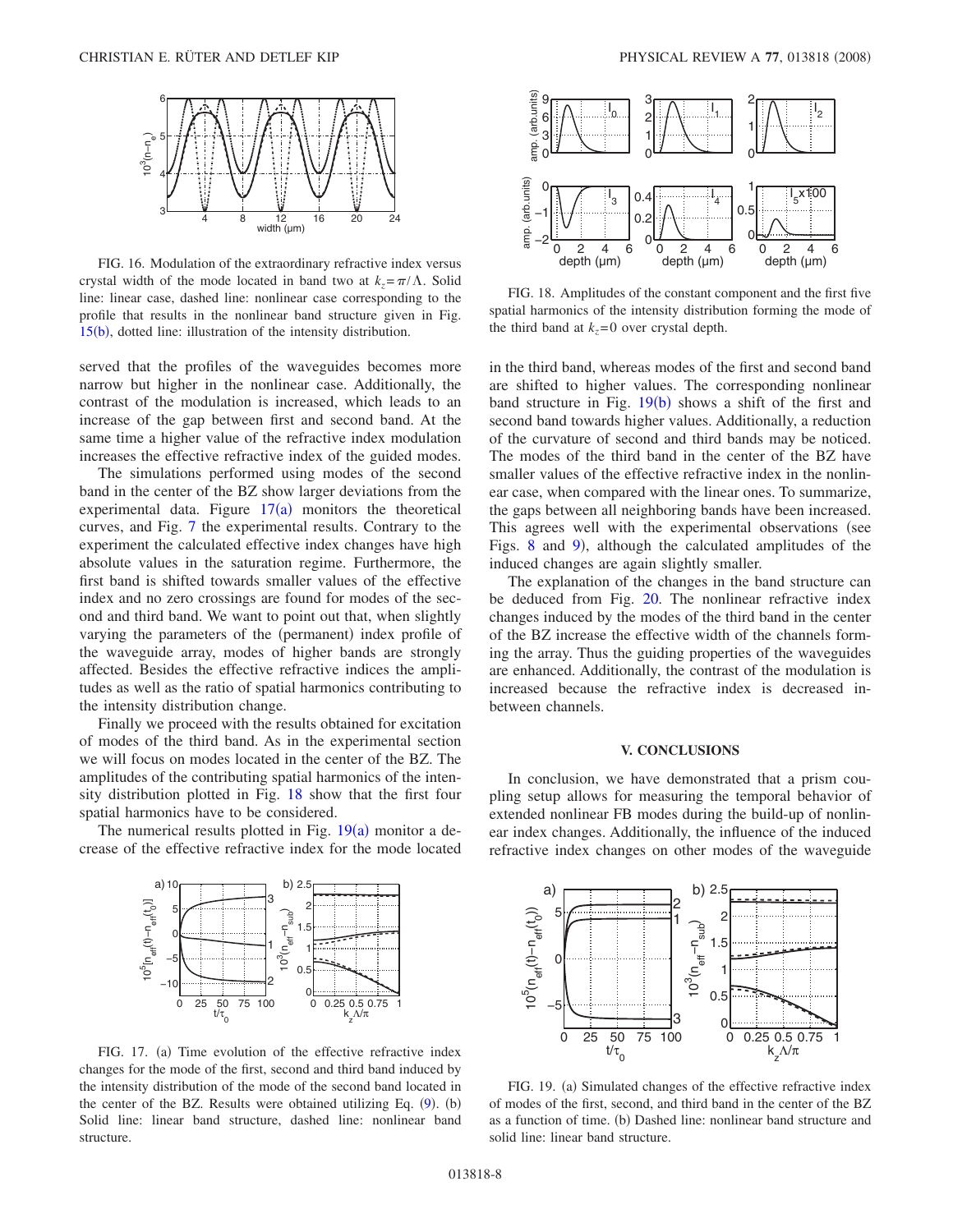<span id="page-8-24"></span>

FIG. 20. Modulation of the extraordinary refractive index versus crystal width at the maximum of the intensity distribution dotted line) of modes located in the third band. The solid line represents the linear case. The dashed line corresponds to the profile of the nonlinear band structure from Fig. [19](#page-7-3)(b).

array was determined. Experiments were performed using FB modes located in all three guided bands of a waveguide array fabricated by in-diffusion of Ti in Fe-doped LN. To describe the experimental results a simple approach was presented to calculate the band structure of 1D waveguide arrays. Utilizing the one-center band-transport model the temporal build-up of nonlinear index changes induced by the intensity distribution of certain FB modes was described. As in the experiments, the temporal behavior of the effective index changes of the excited mode itself, as well as of modes of other bands at the same value of transverse wave vector, were determined. Finally, for the saturation regime the resulting nonlinear band structures were calculated. As higher spatial harmonics of the induced index changes contribute to the intensity distribution of FB modes, two different approaches were compared. In the first case, spatial harmonics of the intensity distribution that change the refractive index are assumed to be independent from each other, while in the second one, the spatial harmonics mutually influence each other due to a nonlinear mixing term in the current density. The theoretical results, when compared with experimental data, indicate that the latter approach describes the observed changes best. This means that the nonlinear refractive index changes induced by the intensity distribution of extended FB modes exhibit the same characteristics as simultaneously recorded photorefractive gratings. Additionally, our results point to a significant influence of index changes induced by a certain FB mode on the whole band structure. The present study of nonlinear FB modes allows for the detailed investigation of nonlinear mechanisms in LN arrays, such as build-up time constants, saturation values and dark intensity. It also forms the base for the investigation of multiband mixing and nonlinear Zener tunneling, where changes in the band structure induced by the nonlinearity have to be taken into account.

#### **ACKNOWLEDGMENTS**

We gratefully acknowledge financial support from the German Federal Ministry of Research (BMBF Grant No. DIP-E6.1) and the Deutsche Forschungsgemeinschaft (DFG Grant No. KI482/8-2).

- <span id="page-8-0"></span>[1] D. N. Christodoulides, F. Lederer, and Y. Silberberg, Nature (London) 424, 817 (2003).
- <span id="page-8-1"></span>[2] S. Somekh, E. Gamire, A. Yariv, H. L. Garvin, and R. G. Hunsperger, Appl. Phys. Lett. 22, 46 (1973).
- <span id="page-8-2"></span>3 H. S. Eisenberg, Y. Silberberg, R. Morandotti, A. R. Boyd, and J. S. Aitchison, Phys. Rev. Lett. **81**, 3383 (1998).
- <span id="page-8-3"></span>4 D. N. Christodoulides and R. I. Joseph, Opt. Lett. **13**, 794  $(1988).$
- <span id="page-8-4"></span>[5] T. Pertsch, T. Zentgraf, U. Peschel, A. Bräuer, and F. Lederer, Phys. Rev. Lett. 88, 093901 (2002).
- <span id="page-8-5"></span>[6] H. S. Eisenberg, Y. Silberberg, R. Morandotti, and J. S. Aitchison, Phys. Rev. Lett. **85**, 1863 (2000).
- <span id="page-8-6"></span>7 D. Mandelik, H. S. Eisenberg, Y. Silberberg, R. Morandotti, and J. S. Aitchison, Phys. Rev. Lett. 90, 053902 (2003).
- <span id="page-8-7"></span>[8] R. Morandotti, H. S. Eisenberg, Y. Silberberg, M. Sorel, and J. S. Aitchison, Phys. Rev. Lett. **86**, 3296 (2001).
- 9 J. W. Fleischer, T. Carmon, M. Segev, N. K. Efremidis, and D. N. Christodoulides, Phys. Rev. Lett. 90, 023902 (2003).
- [10] R. Iwanow, R. Schiek, G. I. Stegeman, T. Pertsch, F. Lederer, Y. Min, and W. Sohler, Phys. Rev. Lett. 93, 113902 (2004).
- <span id="page-8-8"></span>11 F. Chen, M. Stepić, C. E. Rüter, D. Runde, D. Kip, V. Shandarov, O. Manela, and M. Segev, Opt. Express **13**, 4314  $(2005).$
- <span id="page-8-9"></span>[12] R. Morandotti, U. Peschel, J. S. Aitchison, H. S. Eisenberg, and Y. Silberberg, Phys. Rev. Lett. 83, 4756 (1999).
- <span id="page-8-10"></span>[13] Y. S. Kivshar and M. Peyrard, Phys. Rev. A 46, 3198 (1992).
- <span id="page-8-20"></span>[14] J. Meier, G. I. Stegeman, D. N. Christodoulides, Y. Silberberg, R. Morandotti, H. Yang, G. Salamo, M. Sorel, and J. S. Aitchison, Phys. Rev. Lett. **92**, 163902 (2004).
- <span id="page-8-11"></span>15 M. Stepić, C. Wirth, C. E. Rüter, and D. Kip, Opt. Express **31**, 247 (2006).
- <span id="page-8-12"></span>16 C. E. Rüter, J. Wisniewski, and D. Kip, Opt. Lett. **31**, 2768  $(2006).$
- <span id="page-8-13"></span>[17] D. Kip, Appl. Phys. B 67, 131 (1998).
- <span id="page-8-14"></span>[18] M. Stepić, D. Kip, L. Hadzievski, and A. Maluckov, Phys. Rev. E 69, 066618 (2004).
- <span id="page-8-15"></span>19 H. Onodera, I. Awai, and J. I. Ikenoue, Appl. Opt. **22**, 1194  $(1983).$
- <span id="page-8-16"></span>20 R. L. Holman and P. J. Cressman, Appl. Phys. Lett. **38**, 409  $(1981).$
- <span id="page-8-17"></span>[21] U. Schlarb and K. Betzler, Phys. Rev. B 48, 15613 (1993).
- <span id="page-8-18"></span>22 J. Rams, A. Tejeda, and J. M. Cabrera, J. Appl. Phys. **82**, 994  $(1997).$
- <span id="page-8-19"></span>23 E. Schneider, P. J. Cressman, and R. L. Holmes, J. Appl. Phys. **53**, 4054 (1982).
- [24] J. Vollmer, J. P. Nisius, P. Hertel, and E. Krätzig, Appl. Phys. A 32, 125 (1983).
- <span id="page-8-21"></span>[25] N. V. Kukhtarev, V. B. Markov, S. G. Odoulov, M. Soskin, and V. L. Vinetskii, Ferroelectrics 22, 949 (1979).
- <span id="page-8-22"></span>[26] V. M. N. Passaro and F. Magno, Laser Phys. 17, 231 (2007).
- <span id="page-8-23"></span>27 E. M. de Miguel-Sanz, J. Limeres, L. Arizmendi, and M. Carrascosa, J. Opt. Soc. Am. B 16, 1658 (1999).